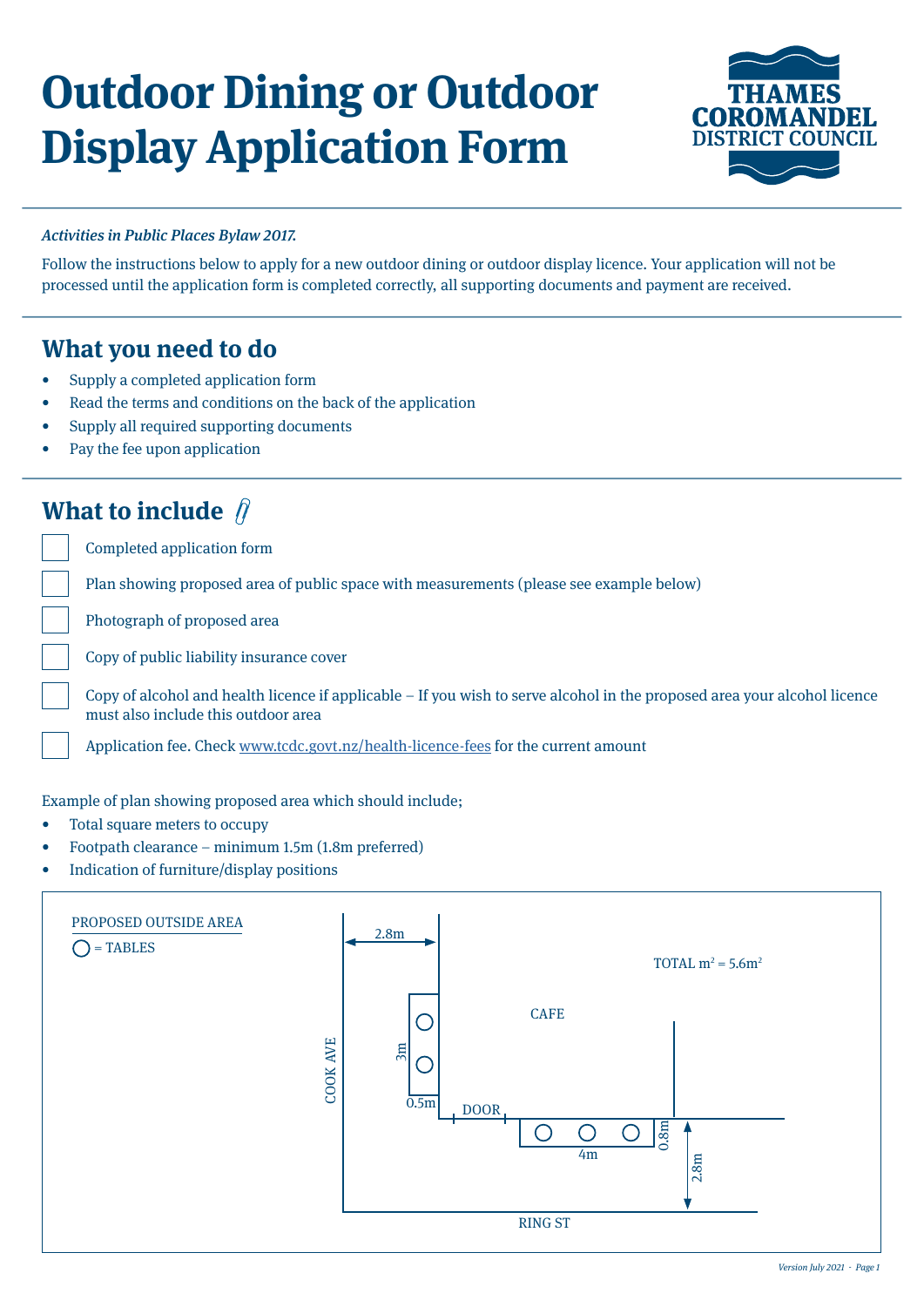## **Payment options**

In person - You can pay by cash, eftpos or credit card at any of our service centres Thames, Whangamata, Whitianga and Coromandel or online at **www.tcdc.govt.nz/internetbanking** 

| Office<br>use only | APPLICATION FEE (Including GST) RECEIPT NUMBER<br>ு |  | <b>RECEIPT AMOUNT</b><br>٨U | <b>PAYMENT</b><br><b>RECEIVED</b> | <b>CASHIER NAME</b> |  |  |
|--------------------|-----------------------------------------------------|--|-----------------------------|-----------------------------------|---------------------|--|--|
|                    | <b>COMMENTS</b>                                     |  |                             |                                   |                     |  |  |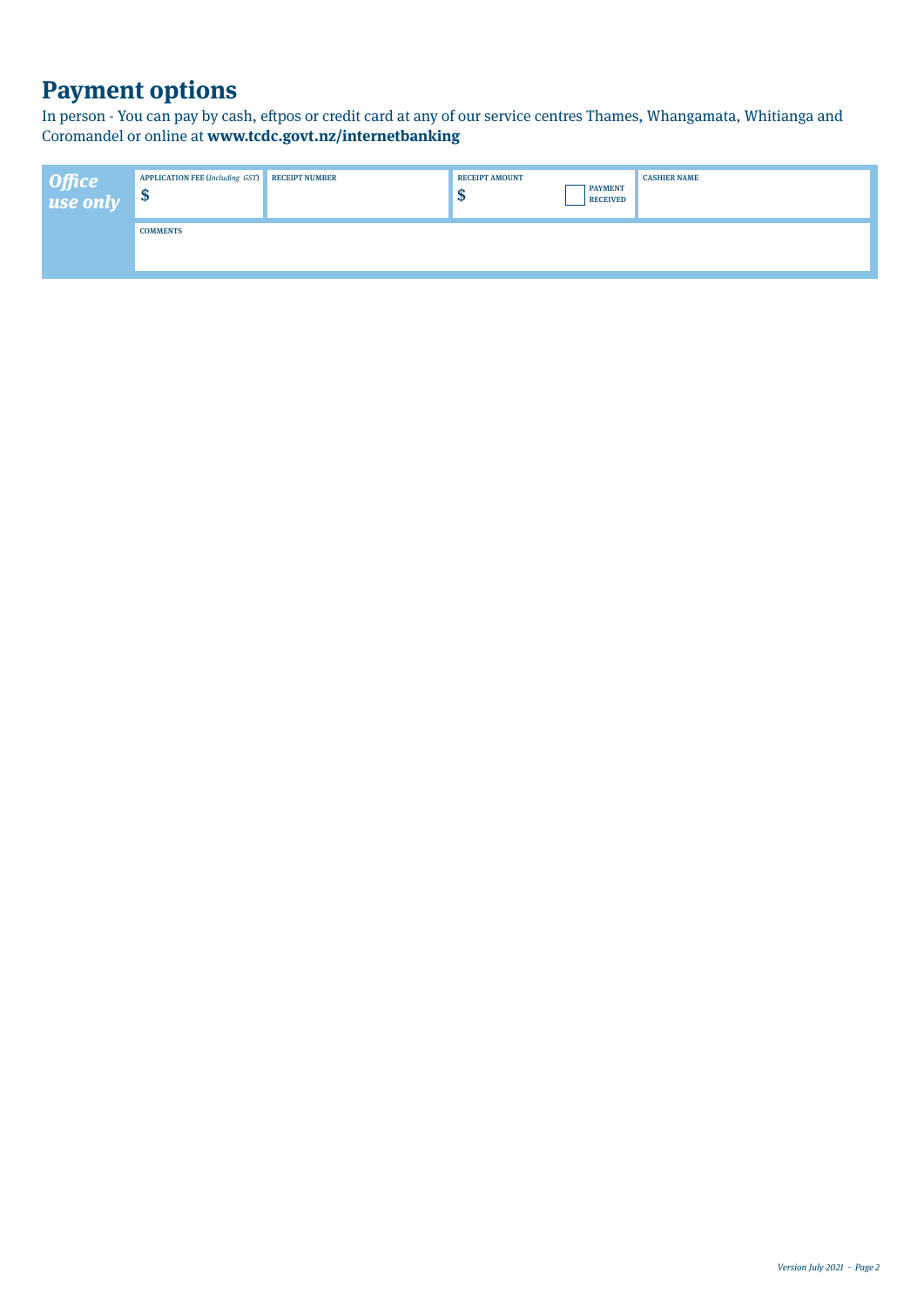# **Outdoor Dining or Outdoor Display Application**



Activities in Public Places Bylaw 2017.

|  | Licence I am applying for: |  | Outdoor<br>dining |
|--|----------------------------|--|-------------------|
|--|----------------------------|--|-------------------|

Outdoor display

## Application details

| 2) | Applicant/Name<br>to be on licence                        |                                      |  |  |  |
|----|-----------------------------------------------------------|--------------------------------------|--|--|--|
|    | Phone<br>number                                           | Postal address for service documents |  |  |  |
|    | Mobile<br>number                                          |                                      |  |  |  |
|    | Email<br>address                                          |                                      |  |  |  |
| 3) | How do you wish to be contacted?<br>PHONE<br><b>EMAIL</b> |                                      |  |  |  |

## Premise details

| 4) | Trading name<br>of premises |
|----|-----------------------------|
| 5) | Premises<br>address         |

## Business details

6) Trading hours and days, you wish to operate outdoor dining or display:

|     | <b>MONDAY</b>                                                                                                                                | <b>TUESDAY</b>                                       | <b>WEDNESDAY</b> | <b>THURSDAY</b>                   | <b>FRIDAY</b>     | <b>SATURDAY</b> | <b>SUNDAY</b> |
|-----|----------------------------------------------------------------------------------------------------------------------------------------------|------------------------------------------------------|------------------|-----------------------------------|-------------------|-----------------|---------------|
|     |                                                                                                                                              |                                                      |                  |                                   |                   |                 |               |
| 7)  | <b>YES</b><br>N <sub>O</sub><br>Are you applying for outdoor dining?<br>go to Question 8<br>application end<br><b>Food Licence</b><br>number |                                                      |                  |                                   |                   |                 |               |
| 8)  |                                                                                                                                              |                                                      |                  |                                   |                   |                 |               |
| 9). | <b>YES</b><br><b>NO</b><br>Do you intend to serve alcohol in this area?<br>go to Question 10<br>application end                              |                                                      |                  |                                   |                   |                 |               |
| 10) |                                                                                                                                              | Does your current alcohol licence include this area? |                  | <b>YES</b><br>provide number here | Licence<br>number |                 |               |
|     | N <sub>O</sub><br>you must apply to vary your alcohol licence in order to include this area                                                  |                                                      |                  |                                   |                   |                 |               |

#### **IMPORTANT NOTE:**

The personal information that you provide in this form will be held and protected by TCDC in accordance with our privacy statement, available at www.tcdc.govt.nz/Your-Council/About-this-Site/Privacy-Statement/

 $I/w$ e hereby apply for: Outdoor dining / Outdoor display licence and have read the terms and conditions associated with that licence